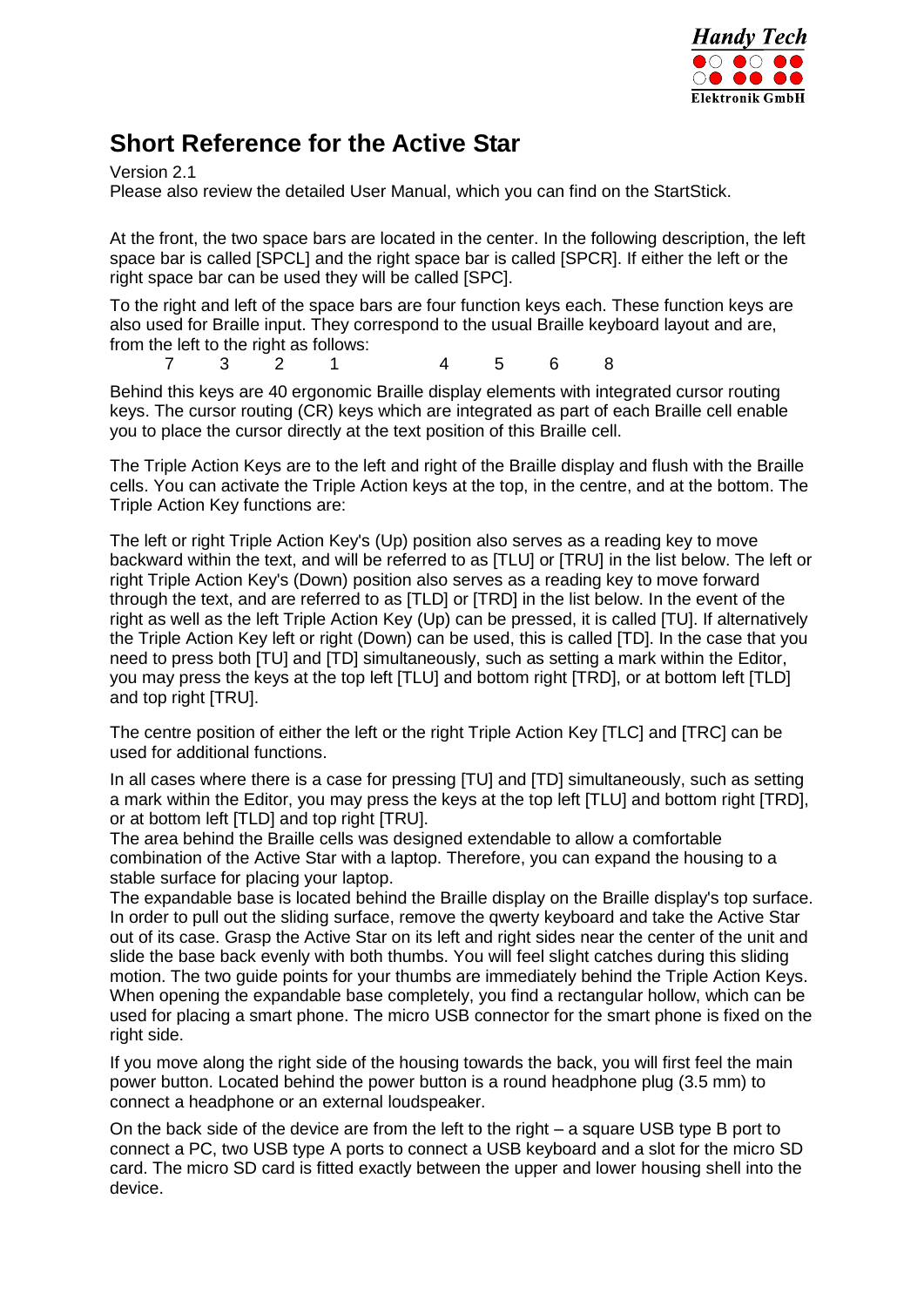

Please do not remove the micro SD card at any time from the device while it is on. Data on the card can be damaged. Please turn the Active Star off, before you insert or remove the micro SD card.

The Active Star is equipped with a square lithium-ion battery. The battery compartment is located in the left rear corner of the Active Star.

We recommend not removing the battery at all, because after replacing the battery the capacity is not shown accurately. In order to show the right battery capacity, a complete and lengthy discharging and charging cycle for calibration is necessary.

You find a list of important functions and their corresponding key combinations in the following tables:

## **Navigating the Menu System**

| <b>Function</b>                    | <b>Keys</b>           |
|------------------------------------|-----------------------|
| One menu item to the left          | TU or SPC+7 or SPC+1  |
| One menu item to the right         | TD or SPC+8 or SPC+4  |
| First menu item within one level   | SPC+1 2 3             |
| Last menu item within one level    | SPC+456               |
| Move up one menu level             | <b>TLC</b>            |
| Select or move down one menu level | <b>TRC</b>            |
| Toggle check box                   | SPC or TRC or CR keys |
| Select menu item directly          | Hotkeys               |
| Return to suspended Editor         | SPC+123456            |

## **Editor Functions**

| <b>Function</b>                          | <b>Keys</b>                                |
|------------------------------------------|--------------------------------------------|
| Abort operations, cancel markings        | <b>TLC</b>                                 |
| <b>Read text</b>                         | TU or TD                                   |
| Start automatic reading                  | SPC+TD                                     |
| Change automatic reading speed           | TU or TD, if automatic reading is active   |
| Manual scrolling                         | <b>SPC</b>                                 |
| Halt automatic reading                   | CR keys                                    |
| Automatic scrolling via ATC on/off       | Chord A $(SPC + 17)$                       |
| Direct transfer                          | Chord E (SPC + 1 5 7)                      |
| Delete character at cursor position      | <b>SPC+45</b>                              |
| <b>Backspace</b>                         | Chord b (SPC+12)                           |
| Cursor to top of file (Home)             | SPC+1 2 3                                  |
| Cursor to end of file (End)              | SPC+456                                    |
| Cursor to beginning of line              | <b>SPC+13</b>                              |
| Cursor to end of line                    | <b>SPC+46</b>                              |
| Cursor to beginning of next sentence     | SPC+5                                      |
| Cursor to beginning of previous sentence | SPC+2                                      |
| Cursor to next word                      | SPC+6                                      |
| Cursor to previous word                  | SPC+3                                      |
| Move cursor left                         | SPC+7                                      |
| Move cursor right                        | SPC+8                                      |
| Move cursor one line up                  | SPC+1                                      |
| Move cursor one line down                | SPC+4                                      |
| Direct cursor placement                  | <b>Cursor Routing Keys</b>                 |
| Mark beginning of block                  | SPC+TRC or press CR key twice at beginning |
|                                          | of block                                   |
| Cut block                                | Chord x (SPC+1 3 4 6)                      |
| Copy block                               | Chord c (SPC+14)                           |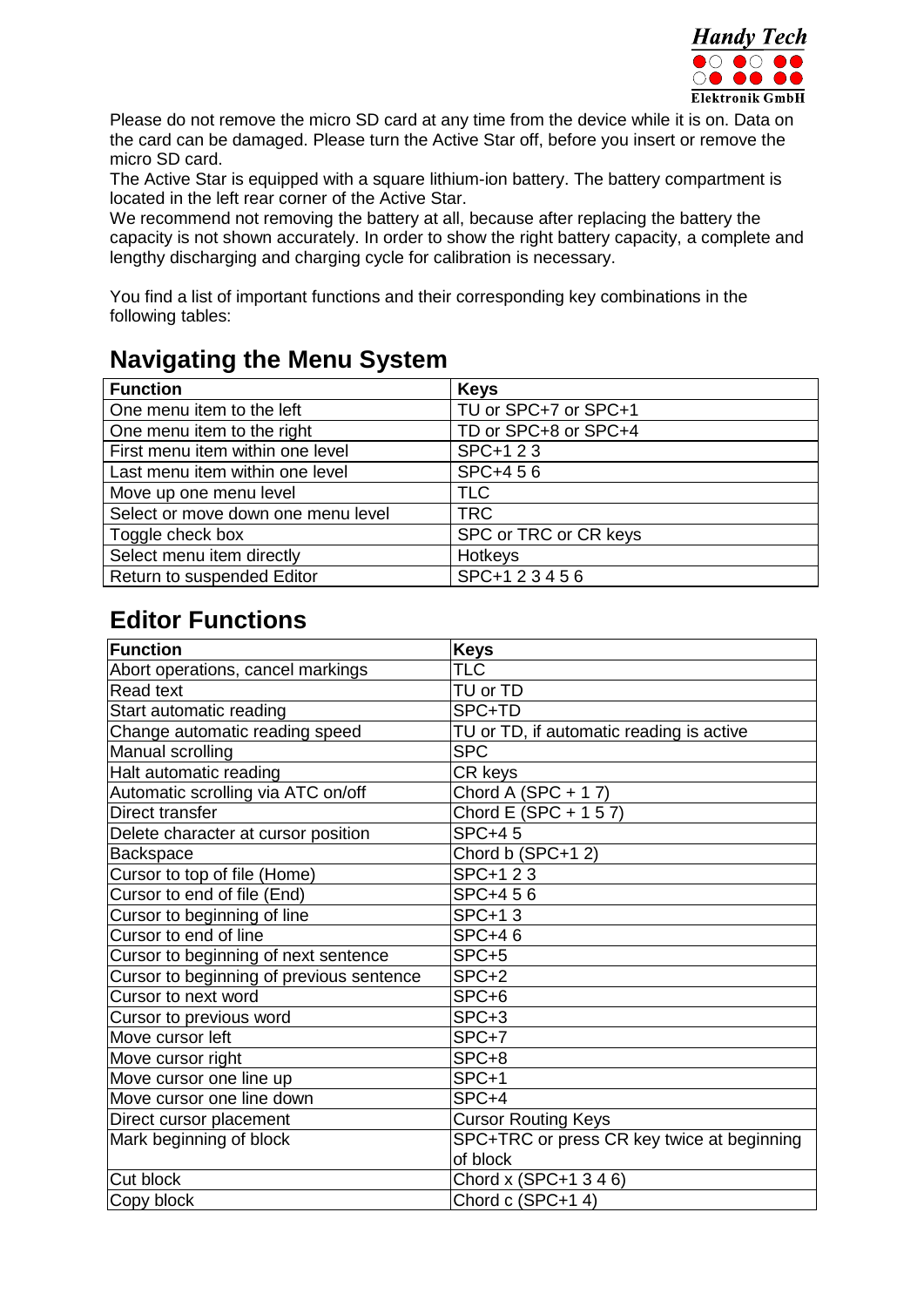

| Function                       | <b>Keys</b>                               |
|--------------------------------|-------------------------------------------|
| Delete block (without copying) | Chord X (SPC+1 3 4 6 7), or SPC+1 2       |
| Paste block                    | Chord v (SPC+1 2 3 6)                     |
| Exchange mark and cursor       | <b>SPC+78</b>                             |
| Toggle insert/overstrike mode  | Chord i (SPC+2 4), insert mode is default |
| Set mark                       | TU+TD                                     |
| Jump to mark                   | Chord m $(SPC+1 3 4)$                     |
| Incremental forward search     | Chord f (SPC+1 2 4)                       |
| Incremental backward search    | Chord F (SPC+1 2 4 7)                     |
| Forward search and replace     | Chord r (SPC+1 2 3 5)                     |
| Display character in ASCII     | Chord D (SPC+1 4 5 7)                     |
| Insert current date            | Chord d (SPC+1 4 5)                       |
| Insert current time            | Chord t (SPC+2 3 4 5)                     |
| Save file (without closing it) | Chord s (SPC+2 3 4)                       |
| Open file from Editor          | Chord o (SPC+1 3 5)                       |
| Open file in read-only mode    | Chord O (SPC+1 3 5 7)                     |
| Switch to next file            | SPC+568                                   |
| Switch to previous file        | SPC+237                                   |
| Save and close file            | Chord e (SPC+1 5)                         |
| <b>Suspend Editor</b>          | SPC+123456                                |
| Editor's Setup menu            | Chord u (SPC+1 36)                        |
| Status display                 | Chord S (SPC+2 3 4 7)                     |
| Switch to PC Mode              | Chord p (SPC+1 2 3 4)                     |
| <b>Help</b>                    | Chord h (SPC+1 2 5)                       |

# **Keys in PC Mode**

| <b>Function</b>                           | Kevs                                    |
|-------------------------------------------|-----------------------------------------|
| Return to menu                            | Hold down SPC+1 3 4 about half a second |
| Switch between Braille display and status | SPCL+SPCR                               |
| module display                            |                                         |

# **Fixed Key Functions on External Keyboard**

| <b>Function</b>                      | <b>Key/Key Combinations</b> |
|--------------------------------------|-----------------------------|
| Switch external keyboard to PC       | Chord: (SPC+25)             |
| Entire Braille display line to left  | Page up                     |
| Entire Braille display line to right | Page down                   |
| Cursor to top of file                | Ctrl+Pos1                   |
| Cursor to end of file                | Ctrl+End                    |
| Toggle between insert and overstrike | Insert                      |
| Delete current character             | <b>Delete</b>               |
| Delete character left of cursor      | <b>Backspace</b>            |
| Set beginning of block               | Ctrl+Enter                  |
| Copy block                           | $Ctrl + c$                  |
| Cut block                            | $Ctrl+x$                    |
| Delete block (without copying)       | Ctrl+X or backspace         |
| Paste block                          | $Ctrl+v$                    |
| Exchange mark and cursor             | Ctrl+Tab                    |
| Status display                       | $Ctrl + S$                  |
| Incremental forward search           | Ctrl+f                      |
| Incremental backward search          | $Ctrl + F$                  |
| Forward search and replace           | $Ctrl+r$                    |
| <b>ESC</b> function                  | <b>ESC</b>                  |
| Navigation                           | Arrow keys                  |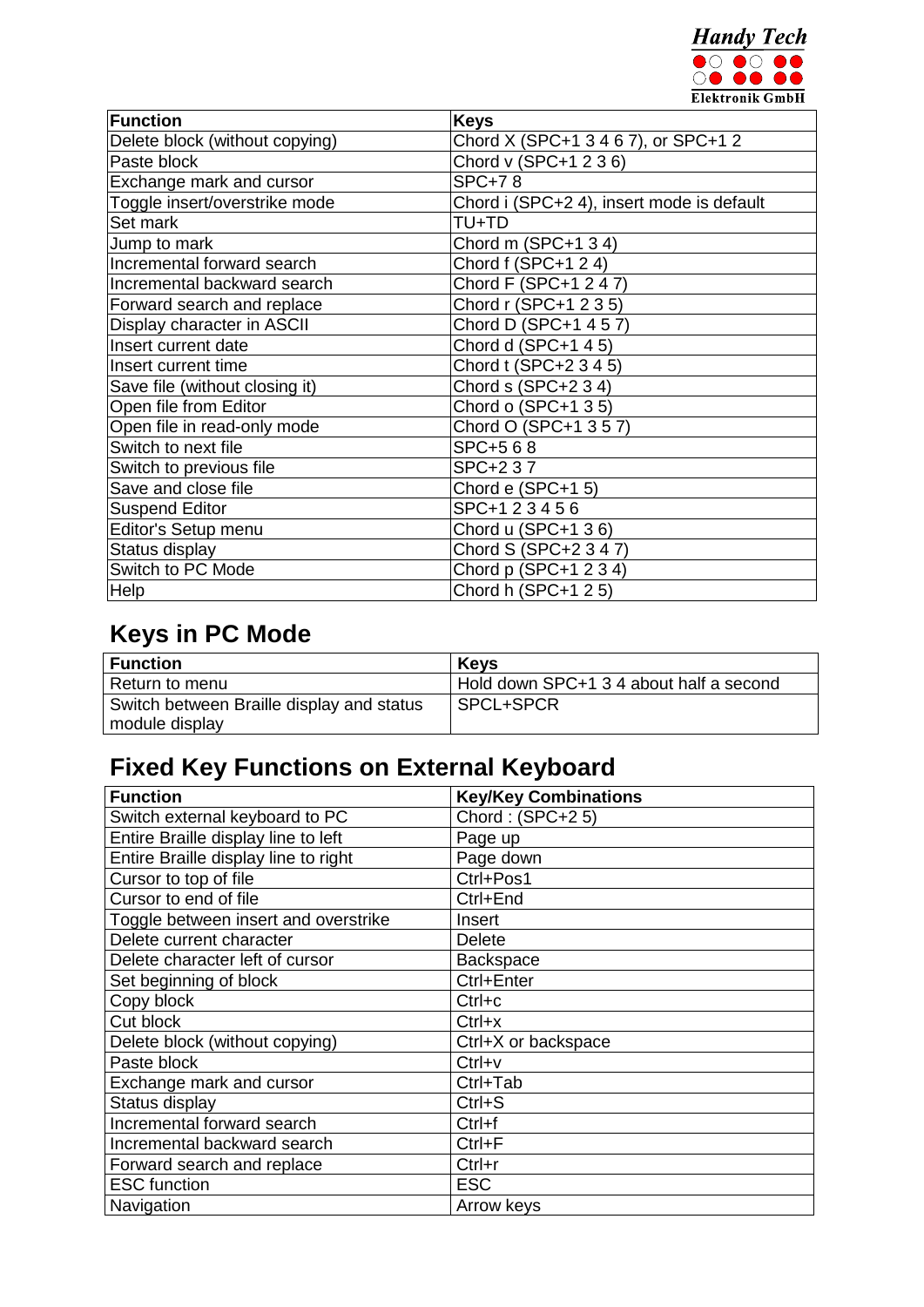

| <b>Function</b>                | <b>Key/Key Combinations</b> |
|--------------------------------|-----------------------------|
| Cursor to previous word        | Ctrl+cursor left            |
| Cursor to next word            | Ctrl+cursor right           |
| Cursor to previous sentence    | Ctrl+cursor up              |
| Cursor to next sentence        | Ctrl+cursor down            |
| Cursor to beginning of line    | Pos1                        |
| Cursor to end of line          | End                         |
| Set mark                       | $Ctrl+M$                    |
| Jump to mark                   | $Ctrl+m$                    |
| Switch to next file            | ALT+Tab                     |
| Switch to previous file        | ALT+Shift+Tab               |
| <b>Suspend Editor</b>          | Ctrl+Space                  |
| Save file (without closing it) | $Ctrl + s$                  |
| Save and close file            | $Ctrl + e$                  |
| Help                           | $Ctrl + h$                  |
| Editor's Setup menu            | Ctrl+u                      |
| Switch to PC Mode              | $Ctrl + p$                  |
| Display character in ASCII     | $Ctrl + D$                  |
| Open file from Editor          | $Ctrl+o$                    |
| Open file in read-only mode    | $Ctrl + O$                  |
| Insert current date            | Ctrl+d                      |
| Insert current time            | Ctrl+t                      |

## **Screen Reader Functions**

The key assignments for the different screen readers Window-Eyes, JAWS and Hal/SuperNova on the Active Braille are as similar as possible. In the following table, you find the assignments for JAWS. You can find the tables for Window-Eyes and Hal/SuperNova as well as the complete table for JAWS in the user manual.

| <b>Control Key/Braille Dot</b>          | <b>Function</b>                                                                                                                                     |
|-----------------------------------------|-----------------------------------------------------------------------------------------------------------------------------------------------------|
|                                         | Activate PC cursor tracking.                                                                                                                        |
|                                         | Display the first line in the window (title).                                                                                                       |
| $\frac{[7]}{[3]}$<br>$\frac{[2]}{[1]}$  | Move the Braille display to the left.                                                                                                               |
|                                         | Move the Braille display section one line up without changing<br>the horizontal position.                                                           |
| [SPCL]                                  | If there is any text to the left of the Braille display section, it<br>moves to the left, if not, it moves one line up and moves the<br>cursor.     |
| [SPCR]                                  | If there is any text to the right of the Braille display section, it<br>moves to the right, if not, it moves one line down and moves<br>the cursor. |
| $[4]$                                   | Move the Braille display section one line down without<br>changing the horizontal position.                                                         |
|                                         | Move the Braille display to the right.                                                                                                              |
| $\frac{\overline{[5]}}{\overline{[6]}}$ | Display the last line in the window.                                                                                                                |
| [8]                                     | Drag the JAWS cursor to the PC cursor and activate the<br>JAWS cursor.                                                                              |
| [TU]                                    | If there is any text to the left of the Braille display section, it<br>moves to the left, if not, it moves one line up.                             |
| [TD]                                    | If there is any text to the right of the Braille display section, it<br>moves to the right, if not, it moves one line down.                         |
| [SPCL + SPCR]                           | Toggle status modules on and off.                                                                                                                   |
| [78]                                    | Switch between structured mode, section output and speech<br>output.                                                                                |